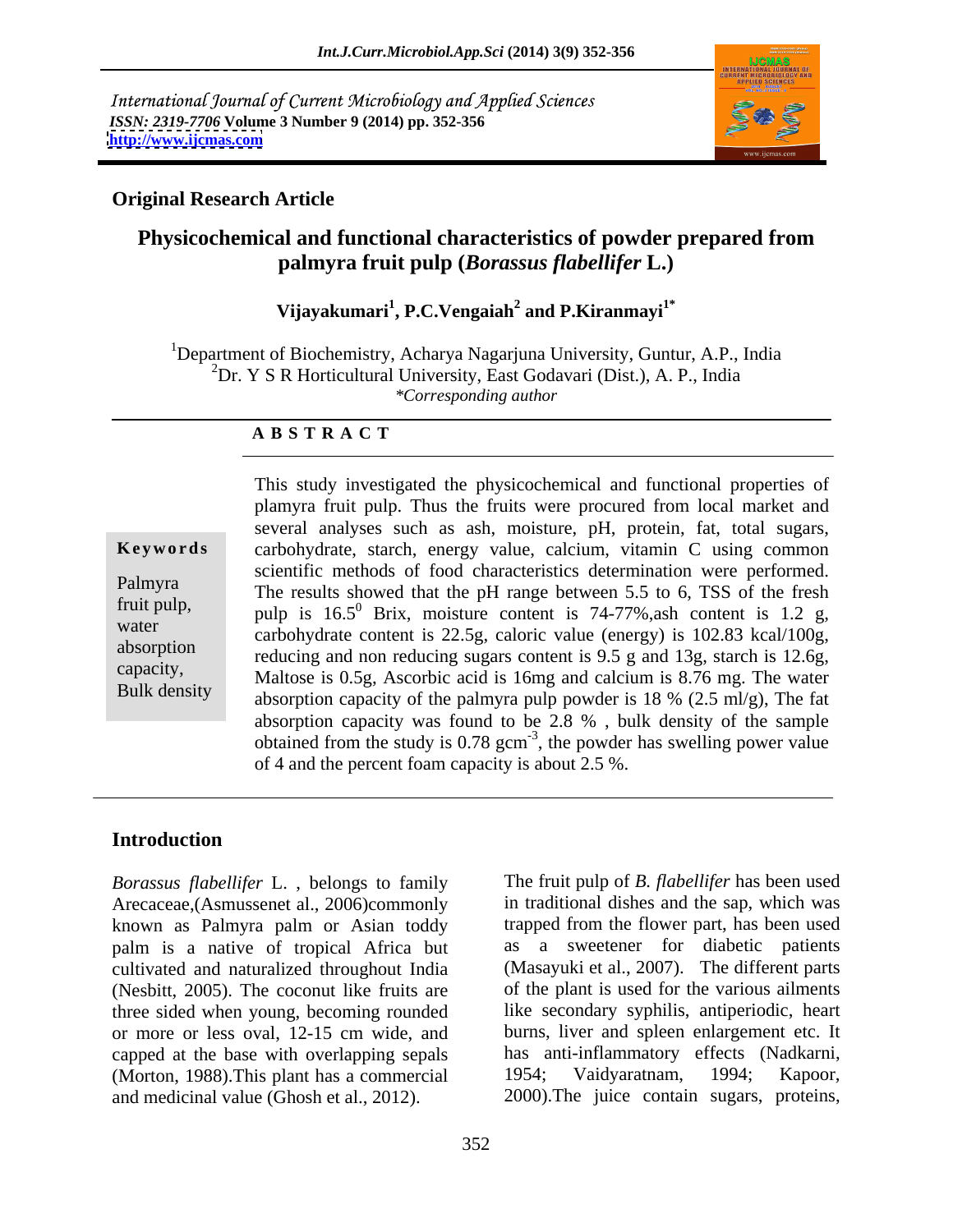lipids, vitamin A, B-complex, vitamin C and of total carbohydrate and moisture was others minerals (Barhet al., 2008). It has also been reported to possess immunosuppressant properties (Revesz et al., 1999). Therefore, physicochemical and functional properties of the palmyrafruit pulp.

### **Materials and Methods**

According to Ali et al. 2010, as soon as they standard methods of analysis: The total out in order to remove damaged ones and determined with a hand r<br>were separated on the basis of the state of (Ranganna, 1986). Water were separated on the basis of the state of (Ranganna, 1986). Water absorption ripeness, similarity in shape and size. The fruits were then washed, weighted, peeled and pulped. The pulp was stored at  $4^0C$  and by the method of Narayana and some of the pulp was dried at  $60^{\circ}$ C for 24 to 48 hrs. The dried pulp was finally milled using pulverizer to pass through  $250 \mu m$  (1959). sieve. The samples were then packaged in (1982) method was used for the polyethylene bag and kept in a refrigerator  $(4^0C)$  for further use.

#### **Physicochemical Properties Results and Discussion**

The pH of the fresh pulp was determined with digital pH meter (Ranganna 1986).The estimation of protein was made by Lowry et al (1951), lipids were extracted according to acidic i.e pH range between 5.5 to 6 as the method using soxhlet apparatus shown in table.1. pH value gives a measure  $(Ranganna 1986)$ , ash content was of the acidity or alkalinity of the powder. determined by heating sample at  $450^{\circ}$  C for This parameter is used to estimate the 3-6 hrs. Starch, reducing sugar and total quality of the pulp powder. The TSS of the sugar were determined by Thimmaiah fresh pulp is  $16.5^0$ Brix, with these desirable (1999).Non reducing sugars were estimated characteristics the pulp can be used for food by subtracting the reducing sugars from the total sugars. Vitamin C content was obtained with the method of Tillmanns and Hirsch<br>
Moisture provides a measure of the water (1932), calcium content of the sample was determined by using AOAC (1990) method. The Energy (caloric value) estimation was done by summing the multiplied values for powder. The moisture content of the pulp crude protein, fat and carbohydrate powder is 74-77% (Table 1). The lower the (excluding crude fiber) by their respective ATWATER factors (4,9 and 4). The content

the aim of this present study is to assess the Moisture  $%$  wet basis) =  $(M1 - M2)/M1$  X determined by the following equations: Carbohydrate(%) = 100- {Moisture(%) + Protein  $(\% )$  + Fat  $(\% )$  + Ash  $(\% )$ } 100

#### **Functional Properties**

arrived the laboratory, the fruits were sorted soluble solid (TSS) of the fresh pulp was  ${}^0C$  and by the method of Narayana and  ${}^{0}C$  for 24 to SarasingaRao (1984). Swelling power was The following were determined using standard methods of analysis: determined with a hand refractrometer (Ranganna, 1986). Water absorption capacity was determined by the method of beuchat (1977),bulk density was determined by the method of Narayana and determined with the method of leach et al Narayana and Narasinga Rao (1982) method was used for the determination of foam capacity (FC) and foam stability (FS).

## **Results and Discussion**

#### **Physicochemical Properties**

The pH of palmyrapulp powder is slightly additive to enrich nutritional values.

content of the palmyra pulp powder and for that matter its total solid content. It is also an index of storage stability of the pulp moisture content, the better its shelf stability and hence pulp should be dried for storage.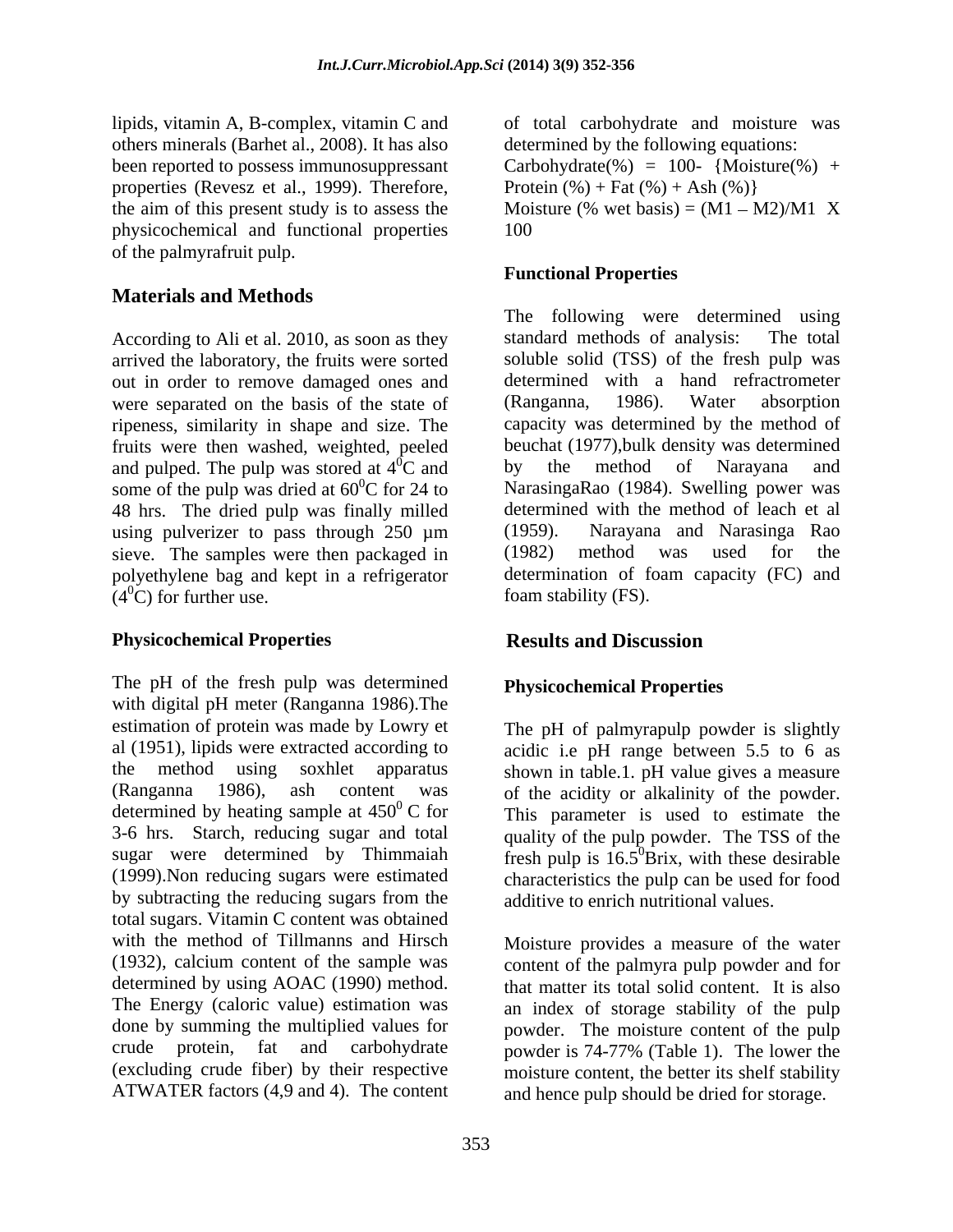| <b>Parameter</b>                    | Values for 100 g |
|-------------------------------------|------------------|
|                                     | $5.5 - 6$        |
| Total soluble solids (0Brix)        | 16.5             |
| Moisture (%)                        | 74-77%           |
| Ash $(\%)$                          | 1.2              |
| Fat $(\%)$                          | $0.8\,$          |
| <b>Total Carbohydrates</b>          | 22.5             |
| Reducing sugars (%)                 | 9.5g             |
| Non Reducing Sugars (%)             | 13g              |
| Starch $(\%)$                       | 12.6g            |
| Maltose                             | 0.5g             |
| Protein                             | 1.24g            |
| Ascorbic acid (mg $100g^{-1}$ )     | 16mg             |
| Calcium                             | 8.76mg           |
| Energy (Kcal $100 \text{ g}^{-1}$ ) | 102.83k.cal      |

**Table.1** Physicochemical properties of plamyra pulp powder

**Table.2** Functional properties of palmyra pulp powder

| <b>Parameter</b>              | <b>Values</b>                                       |
|-------------------------------|-----------------------------------------------------|
| Water absorption capacity (%) | 18                                                  |
| Fat absorption capacity (%)   | റ റ<br>$\angle 0$                                   |
| Bulk density $(gcm^{-3})$     | 0.78                                                |
| Swelling Power $(gg^{-1})$    |                                                     |
| Foam capacity $(\% )$         | $\overline{\phantom{m}}\cdot\overline{\phantom{m}}$ |

relatively high when compared to other  $kcal/100g$  (Table 1). The pulp powder

residue remaining after the organic matter has been burnt away. It is not necessarily of exactly the same composition as the mineral matter present in the original pulp pulp powder was 1.24g (Table 1).

The fat content of the palmyra fresh pulp the study was 22.5g. The caloric value was 0.8 % (Table 1). This value is (energy) of the pulp powder was 102.83 pulps (Sankaralingam et al., 1999). also contain significant amount of sugars The ash content of the pulp powder is 1.2 non reducing sugar is 13g, starch is 12.6g, g (Table 1). The ash content is the organic maltose is 0.5g, ascorbic acid is 16mgand kcal/100g (Table 1). The pulp powder and minerals i.e reducing sugar is 9.5 g, calcium is 8.76 mg.

#### **Functional Properties**

powder as there may be losses due to The colour of the pulp is light orange. The volatilization or some interactions between pulp is partially soluble in water, alcohol constituents. The protein content of the and acid solutions, completely soluble in ether and chloroform.

The major component of the pulp powder The water absorption capacity of the is carbohydrate. The value obtained from palmyra pulp powderis 18 % (2.5ml/g) palmyra pulp powderis18 % (2.5ml/g)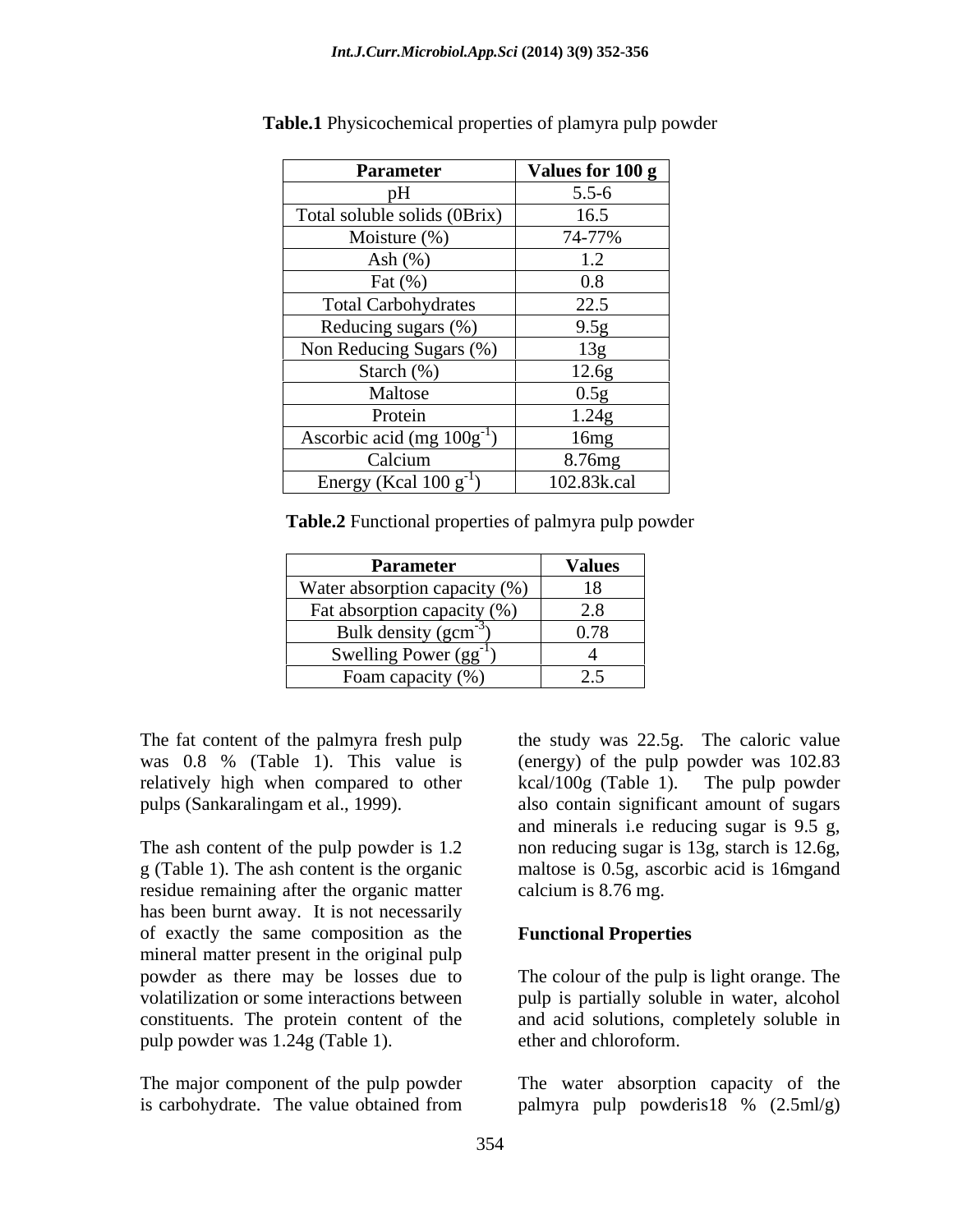(Table 2). Water absorption capacity palm family (Arecaceae): evidence describes pulp- water association ability from plastid DNA phylogeny. under limited water supply. WACcan influence both the sensory and keeping quality of foods apart from affecting their Nesbitt, M.2005.The Cultural history of processing behaviour. The result obtained shows that the pulp has a good ability to Morton, J.F. 1988.Notes on distribution, bind water sopalmyra pulp powder could by propagation, and products of be used in bakery industry. The fat Borassus palms (Arecaceae). absorption capacity was found to be 2.8 % Economic botany. 42(3): 420-441. (Table 2). Fat absorption is an important property in food formulations because fats improve the flavour and mouth feel of the process conditions for palm foods (Kinsella, 1976). (*Borassusflabelliffer*) wine

Bulk density is depending upon the particle size of the samples and is measure of heaviness of sample. The value Nadkarni, K. M. 1954. Indian obtained from the study was 0.78 g/cm3. MateriaMedica, Popular Book Dept,<br>Increase in bulk density is desirable in that Bombay, India .3(4): 2571-2575 it offers greater packaging advantage, as a Vaidyaratnam, P. S. 1994. Reprint 2002. greater quantity may be packed within a Varier's ary availy a Sala - Indian constant volume (Fagbemi, 1999).

The palmyra pulp powder has swelling  $4: 293-296$ . power value of 4. Swelling poweris a Kapoor, L.D. 2000. Hand book of measure of hydration capacity, because the determination is a weight measure of swollen starch granules and their occluded Florida water. Food eating quality is often Masayuki, Y., Fengming, X., Toshio, M., connected with retention of water inthe Yutana, N., Seikou, A., Yasunobu, K., connected with retention of water in the Yutana, N., Seikou, A., Yasunobu, K., swollen starch granules (Rickard *et al.*, Akira, Hisashi, M. 2007.Medicinal 1992). The percent foam capacity is about flowers. XII. New spirostanetype 2.5 % which is very low. Foam ability is steroid saponing with reported to be related to the amount of antidiabetogenic activity from solubilized protein (Narayana and *Borassusflabellifer*. Chem. Pharm. Narasinga Rao, 1982; Lin et al., 1974) and the amount of polar and non-polar lipids in Barh, D. and Mazumdar, B. C.

Pintaud, J.C. and Baker.W.J.2006. A new subfamily classification of the

from plastid DNA phylogeny. Botanical Journal of the Linnean Society. 151(1):15-38.

- plants. Taylor &Francis . 173.
- propagation, and products of Borassus palms (Arecaceae).
- Economic botany. 42(3): 420-441.<br>Ghosh, S., Chakraborty, R. and Raychaudhuri, U. 2012. Optimizing process conditions for palm (*Borassusflabelliffer*) wine fermentation using Response Surface Methodology. International Food Research Journal. 19: 1633-1639.
- Nadkarni, K. M. 1954. Indian MateriaMedica, Popular Book Dept, Bombay, India .3(4): 2571-2575
- Varier saryavaidyaSala Indian Medicinal Plants A Compendium of 500 species,Orient Longman. India; 4: 293-296.
- medicinalplants: Herbal reference library press, p 82, USA, Florida
- Akira, Hisashi, M. 2007.Medicinal flowers. XII. New spirostanetype steroid saponins with antidiabetogenic activity from Bull. 55: 308-316.
- a sample (Nwokolo, 1985). 2008.Comparative nutritive values of **References Partial fermentation and effective use** Asmussen, C.B., Dransfield, J., *sylvestris*Roxb.) sap in treatment of Deickmann, V., Barfod, A.S., anemia.Res.J. Medicine and Science Barh, D. and Mazumdar, B. C. palm saps before and after their of wild date (*Phoenix*  3(2): 173-176.

Revesz, L., Hiestand, P., La Vecchia, L.,